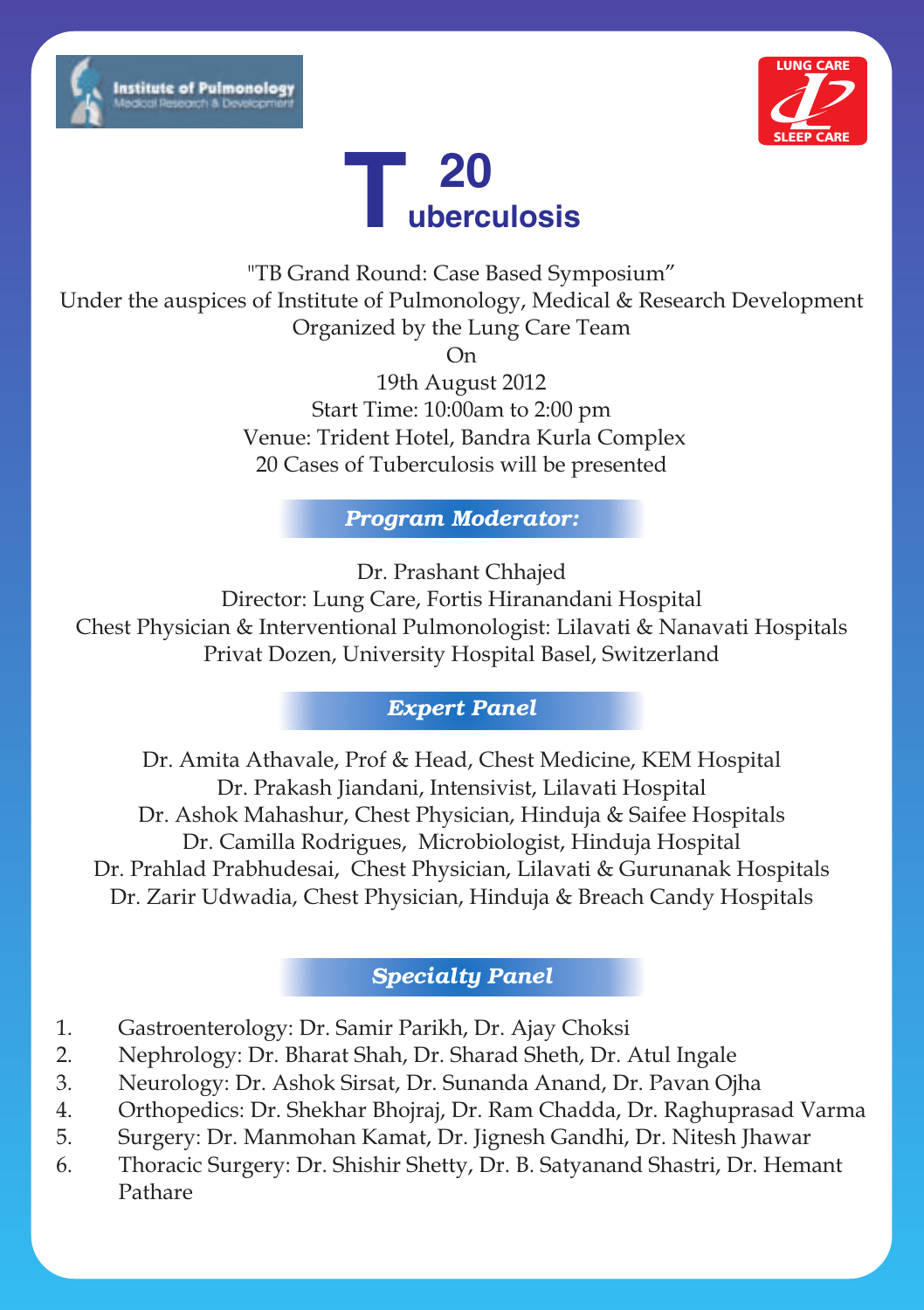**Institute of Pulmonology, Medical & Research Development (IPMRD),**  is engaged in enhancing educational activities and clinical research in the field of Respiratory Medicine. The objectives of IPMRD include performing research to find solutions for local problems, to utilize research results in practice and guidelines formulation and to identify and initiate research in emerging fields of respiratory medicine. The IPMRD has given platform for clinical and research activities through the Lung Care Team to five research associates so far and has recently also set up a medical library. IPMRD has supported so far six Interventional Pulmonology Courses conducted at Fortis Hiranandani Hospital

We are pleased to announce T20 (Tuberculosis 20 cases), a "TB grand Round: Case based symposium" with an expert panel discussion to be held at Trident Hotel, Bandra Kurla Complex on 19th August 2012. This session aims to discuss the various clinical scenarios and challenges faced in the management of tuberculosis. As drug resistant tuberculosis is on the rise, it is important to know about obtaining specimens, handling specimens and which microbiological tests to be asked in various clinical scenarios.

We are fortunate to have an eminent expert panel and specialty panel for various extra pulmonary tuberculosis.

We are looking forward to seeing you at this interactive session.

### *Coordinators*

#### *Lung Care Team*

- 1. Dr. Arvind Kate, Chest Physician
- 2. Dr. Mugdha Bhide, Clinical Associate
- 3. Dr. Parth Shah, Clinical Associate
- 4. Dr. Nikhil Shukla, Research Associate

#### *Clinical cases will be presented by:*

- 1. Dr. Rucha Dagaokar, Hinduja Hospital
- 2. Dr. Arvind Kate, Lung Care Team
- 3. Dr. Jai Mullerpattan, Hinduja Hospital
- 4. Dr. Prashant Rajput, Nanavati Hospital
- 5. Dr. Santhakumar, K.G.Hospital,Coimbatore
- 6. Dr. Sandeep H S, St Johns Academy of Health Education,Banglore
- 7. Dr. Preyas Vaidya, Nanavati Hospital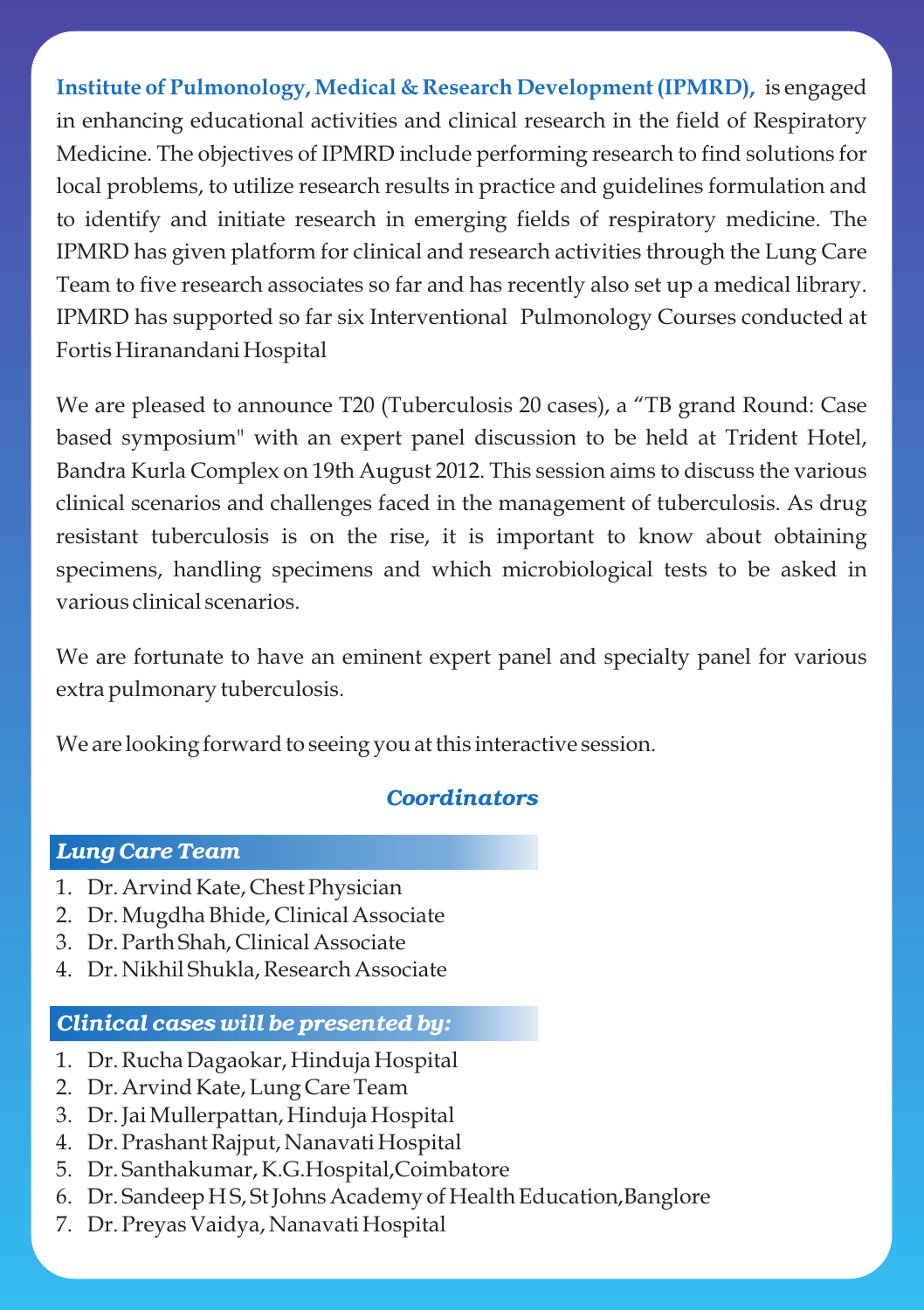# *Scientific Programme*

Scientific Program will start at 10:00 am sharp

| 9 am to 10 am:       | Tea and Breakfast                                                                                                                                                                                                                                                              |
|----------------------|--------------------------------------------------------------------------------------------------------------------------------------------------------------------------------------------------------------------------------------------------------------------------------|
| Time                 | <b>Topic</b>                                                                                                                                                                                                                                                                   |
| 10 am to 10.05 am    | Introduction about TB symposium-<br>Dr.Prashant Chhajed                                                                                                                                                                                                                        |
| 10:05 am to 10:15 am | MDR TB: Data from KEM Hospital, Mumbai<br>- Dr. Amita Athavale                                                                                                                                                                                                                 |
| 10:15 am to 11.30 am | Pulmonary TB Cases (partial resistant TB;<br>MDR TB; XDR TB)<br><b>MDR</b> contacts<br>Pleural TB<br>Surgical management of parenchymal<br>disease                                                                                                                             |
| 11:30 am to 11:45 am | Lymph node TB                                                                                                                                                                                                                                                                  |
| 11.45 am to 12.00 pm | Tea                                                                                                                                                                                                                                                                            |
| 12.00 pm to 01.15 pm | <b>CNSTB</b><br>MDR TB in pregnancy<br>Atypical mycobacterial (breast, port site,<br>pulmonary)<br>Abdominal TB<br><b>Renal TB</b><br>Bone TB - Joints, Spine                                                                                                                  |
| 01:15 pm to 02:00 pm | Key Lectures/Take Home Messages<br>1. TB Spine: unanswered questions - Dr.<br>Shekhar Bhojraj<br>2. Obtaining microbiological samples from<br>pulmonary lesions and mediastinal lymph<br>nodes: Dr. Prashant Chhajed<br>3. XDR TB and Salvage treatment - Dr. Zarir<br>Udwadia |

02:00 pm Lunch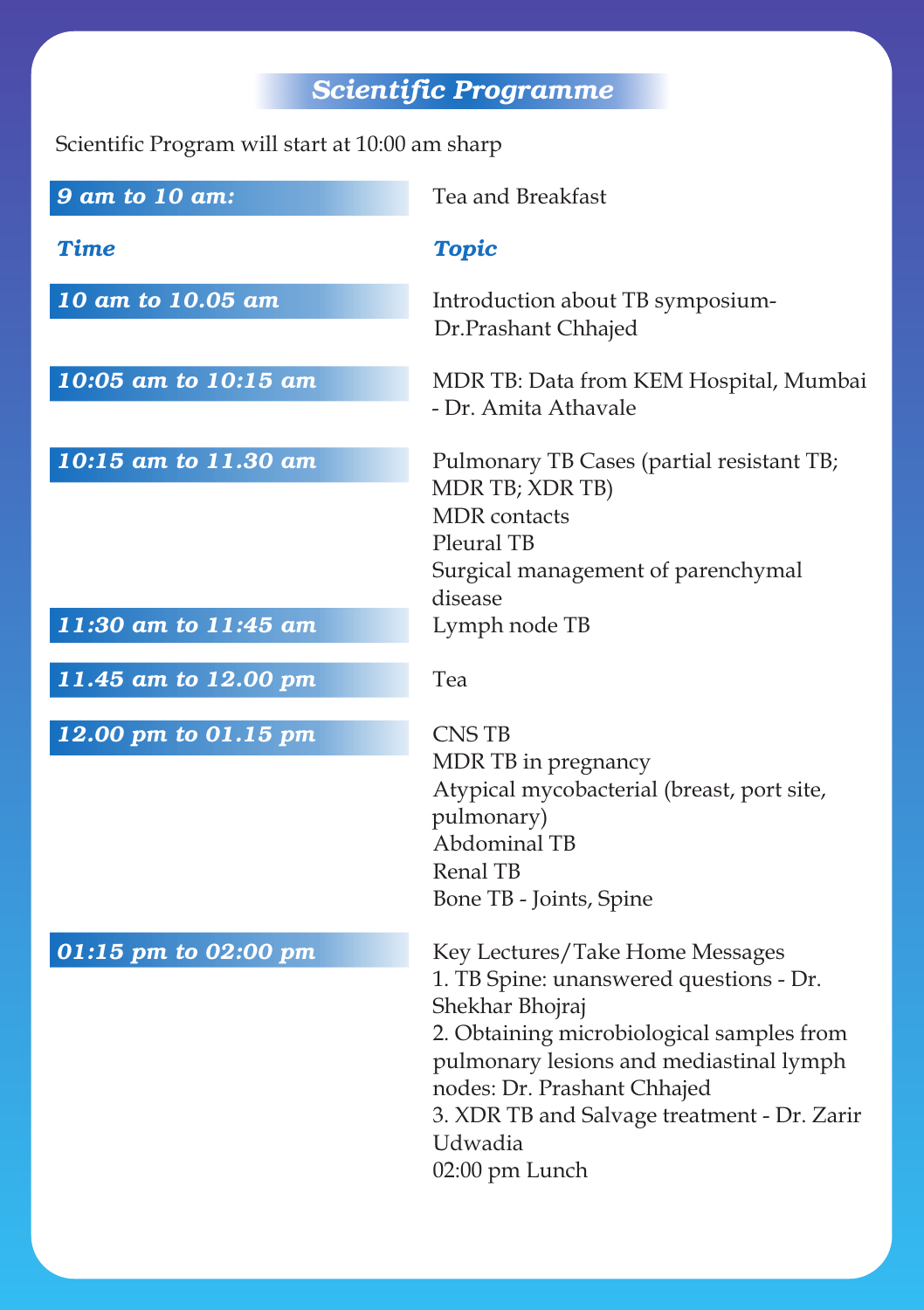## *Lung Care Associates*

- 1. Dr. Parag Chaudhari M.B.B.S. Ex-Research Fellow, Lung Care Presently Resident, Internal Medicine, Louisiana State University of Medicine, New Orleans, USA
- 2. Dr. Santha Kumar M.D. FCCP IDCC. Ex-Clinical Associate, Lung Care Presently Chest Physician, K.G.Hospital, Coimbatore
- 3. Dr. Ankur Mehta M.D. DTCD FCCP Ex-Clinical Fellow, Lung Care Presently Chest Physician, Baroda, Gujarat
- 4. Dr. Sachin Patil M.B.B.S. DTCD FCCP. Ex-Clinical Fellow, Lung Care Presently Chest Physician, Alibaug, Raigad
- 5. Dr. Sandeep H.S. M.D. FCCP Ex-Clinical Associate, Lung Care Presently, D.M. (Pulmonology) trainee St.Johns Academy of Health Education, Bangalore

#### *Secretariat:*

Dr. Prashant N. Chhajed Lung Care & Sleep Centre, Ashirwad First Floor, Corner of Tilak Road & Tagore Road, Near Asha Parekh Hospital, Santacruz (W), Mumbai- 400 054, Mob: 9867412000 Email: pchhajed@gmail.com Webpage: www.ipmrd.org